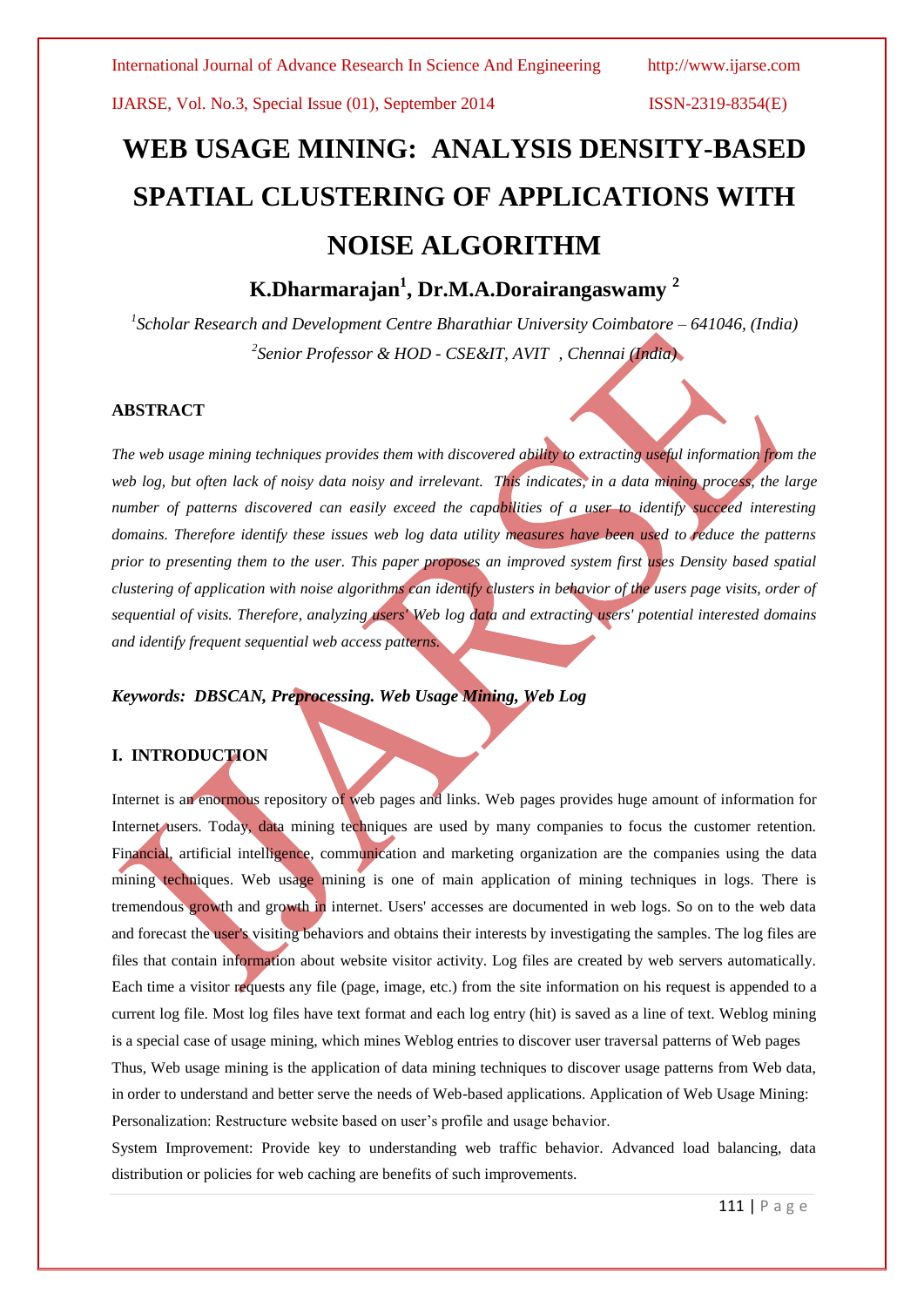Modification of Website: Understanding visitors' behavior in a web site provides hints for adequate design and update decision.

Business intelligence covers the application of intelligent techniques in order to improve certain businesses, mainly in marketing.

Characterization of use: is based e.g. on models that determine the pages a visitor might visit on a given site.

Web Usage Mining involves determining the frequency of the page access by the clients and then finding the common traversal paths of the users. Long and convoluted user access paths along with low use of a web page indicate that the web site is not laid out in an intuitive manner. With the help of this analysis, one can re-structure the web site with the navigation results. Some of the most used algorithms in this mining process include association rule generation, sequential pattern generation and clustering.

#### **II. WEB USAGE MINING PROCESS**

The main aim of the innovation system is to find web user clusters from web server log files [14]. These discovered clusters show the characteristics of the underlying data distribution. Clustering is useful in characterizing user groups based on patterns, categorizing web documents that have similar functionalities. This method allows for the collected works of Web log information for Web pages. This usage data provides the paths leading to accessed Web pages. This information is often gathered automatically into access logs via the

Web server

Web Usage Mining is a four-step process. The first step is data collection, the second step is data pre-processing, the third step is pattern discovery and the last step is pattern analysis.

Preprocessing: The pre-processing stage involves cleaning of the click stream data and the data is partitioned into a set of user transactions with their respective visits to the web site. "consists of converting the usage, content, and structure information contained in the various available data sources into the data abstractions necessary for pattern discovery". This step can break into at least four sub steps.

- Data Cleansing.
- User Identification.
- **User Session Identification.**
- Formatting

Data Cleaning is the process of removing irrelevant items such as jpeg, gif, sound files and references due to spider navigation to improve the quality of analysis. User Identification is the process of identifying users by using IPaddress and user agent fields of log entries. A user session is considered to be all of the page accesses that occur during a single visit to a Web site.

#### **2.1 Pattern Discovery**

Draws upon methods and algorithms developed from several fields such as statistics, data mining, machine learning and pattern recognition. Several methods and techniques have already been developed for this step as summarized below:

Statistical Analysis such as frequency analysis, mean, median, etc.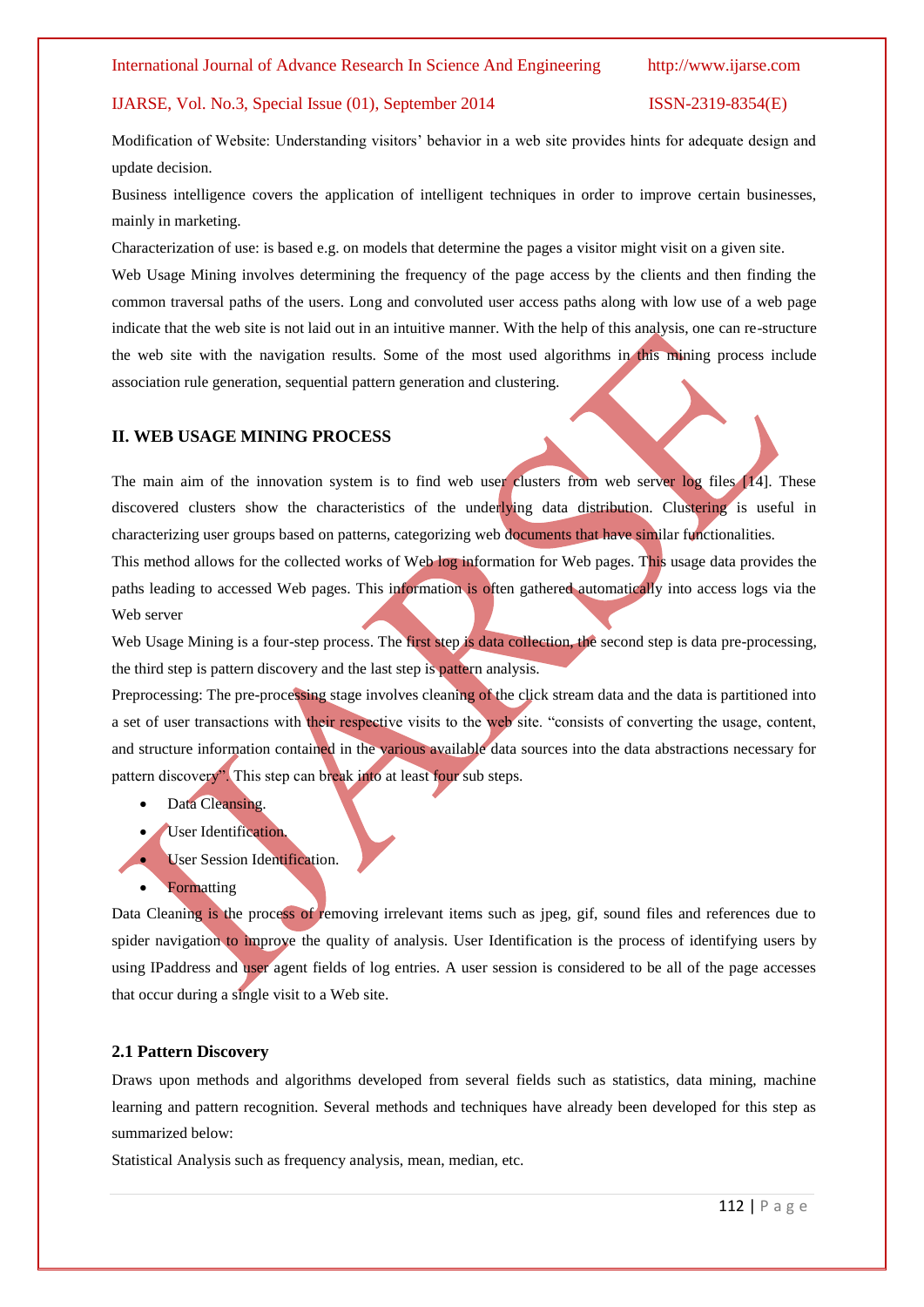#### International Journal of Advance Research In Science And Engineering http://www.ijarse.com

#### IJARSE, Vol. No.3, Special Issue (01), September 2014 ISSN-2319-8354(E)

- Clustering of users help to discover groups of users with similar navigation patterns (provide personalized Web content).
- Classification is the technique to map a data item into one of several predefined classes.
- Association Rules discover correlations among pages accessed together by a client.
- Sequential Patterns extract frequently occurring inter-session patterns such that the presence of a set of items s followed by another item in time order.
- Dependency Modeling determines if there are any significant dependencies among the variables in the Web.

| Web log source<br>Sever Side<br>Intermediate<br><b>Client Side</b><br><b>Data Pre-Processing</b><br>Formatting<br>User identification<br>Data Filtering<br>Association<br>Classification<br>Clustering |                          |  |
|--------------------------------------------------------------------------------------------------------------------------------------------------------------------------------------------------------|--------------------------|--|
|                                                                                                                                                                                                        |                          |  |
|                                                                                                                                                                                                        |                          |  |
|                                                                                                                                                                                                        |                          |  |
|                                                                                                                                                                                                        |                          |  |
|                                                                                                                                                                                                        |                          |  |
|                                                                                                                                                                                                        |                          |  |
|                                                                                                                                                                                                        |                          |  |
|                                                                                                                                                                                                        |                          |  |
|                                                                                                                                                                                                        | <b>Data Cleaning</b>     |  |
|                                                                                                                                                                                                        |                          |  |
|                                                                                                                                                                                                        |                          |  |
|                                                                                                                                                                                                        |                          |  |
|                                                                                                                                                                                                        | <b>Pattern Discovery</b> |  |
| Web<br>Validation<br>Report                                                                                                                                                                            |                          |  |
| Personalization                                                                                                                                                                                        |                          |  |

#### **Fig. 1 Shows the Web Usage Mining Process**

We choose clustering to discover users' navigational patterns. The pattern discovery stage is applying data mining techniques like path analysis, association rule mining, clustering, classification etc., on preprocessed log data. Here clustering technique is considered for pattern discovery. There are two types of clusters to be discovered: usage clusters and page clusters. Clustering usage data is to find visitor groups with common properties, interest or behavior. The aim of clustering web pages is to divide the dataset into groups of pages which have similar content. This study deals with clustering log data.

#### **2.2 Pattern Analysis**

Pattern Analysis is the final stage of WUM (Web Usage Mining), which involves the validation and interpretation of the mined pattern.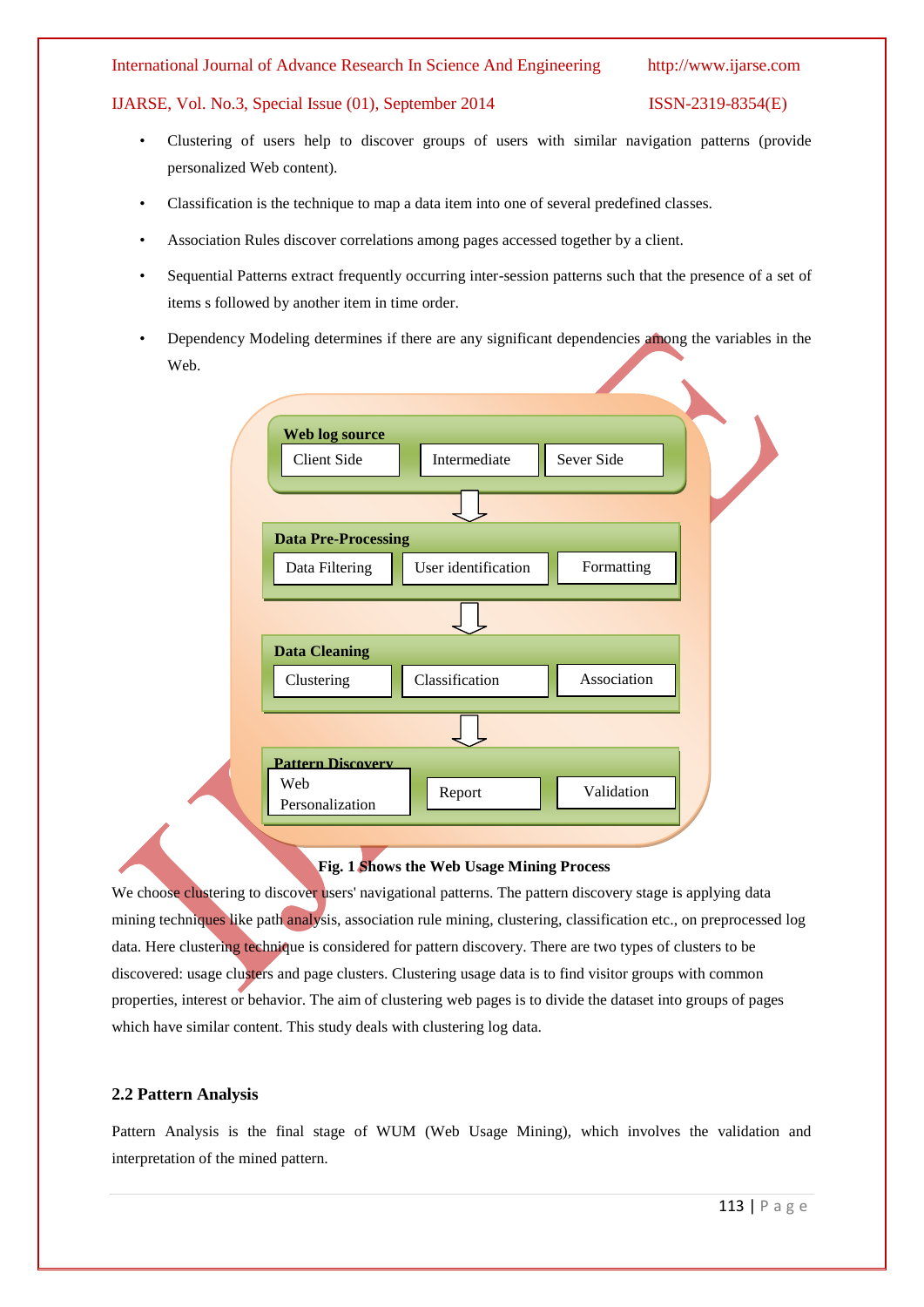International Journal of Advance Research In Science And Engineering http://www.ijarse.com

#### IJARSE, Vol. No.3, Special Issue (01), September 2014 ISSN-2319-8354(E)

- Validation: to eliminate the irrelevant rules or patterns and to extract the interesting rules or patterns from the output of the pattern discovery process.
- Interpretation: the output of mining algorithms is mainly in mathematic form and not suitable for direct human interpretations

The pattern analysis stage is to analyze the patterns found during the pattern discovery step. For analyzing multidimensional data OLAP cube or any visualization tool is used. Knowledge Query management or Intelligent Agents are also used for Pattern Analysis

#### **III. WEB LOG FILES**

Web Log Files are files that contain information about website visitor activity. Log files are created by web servers automatically. Each time a visitor requests any file (page, image, etc.) from the site, information of his request is appended to a current log file. Most log files have text format and each log entry (hit) is saved as a line of text. Log file range 1KB to 100MB.

#### **3.1 Location of weblog file**

Web log file is located in three different locations.

Web server logs: Web log files provide most accurate and complete usage of data to web server. The log file do not record cached pages visited. Data of log files are sensitive, personal information so web server keeps them closed.

Web proxy server: Web proxy server takes HTTP request from user, gives them to web server, then result passed to web server and return to user. Client send request to web server via proxy server.

The two disadvantages are: Proxy server construction is a difficult task. Advanced network programming, such as TCP/IP, is required for this construction. The request interception is limited.

**Client browser:** Log file can reside in client's browser window itself. HTTP cookies used for client browser. These HTTP cookies are pieces of information generated by a web server and stored in user's computer, ready for future access.

### **3.2 Type of web log file**

There are four types of server logs.

**Access log file:** Data of all incoming request and information about client of server. Access log records all requests that are processed by server.

**Error log file:** list of internal error. Whenever an error is occurred, the page is being requested by client to web server the entry is made in error log .Access and error logs are mostly used, but agent and referrer log may or may not enable at server.

**Agent log file:** Information about user's browser, browser version.

**Referrer log file:** This file provides information about link and redirects visitor to site.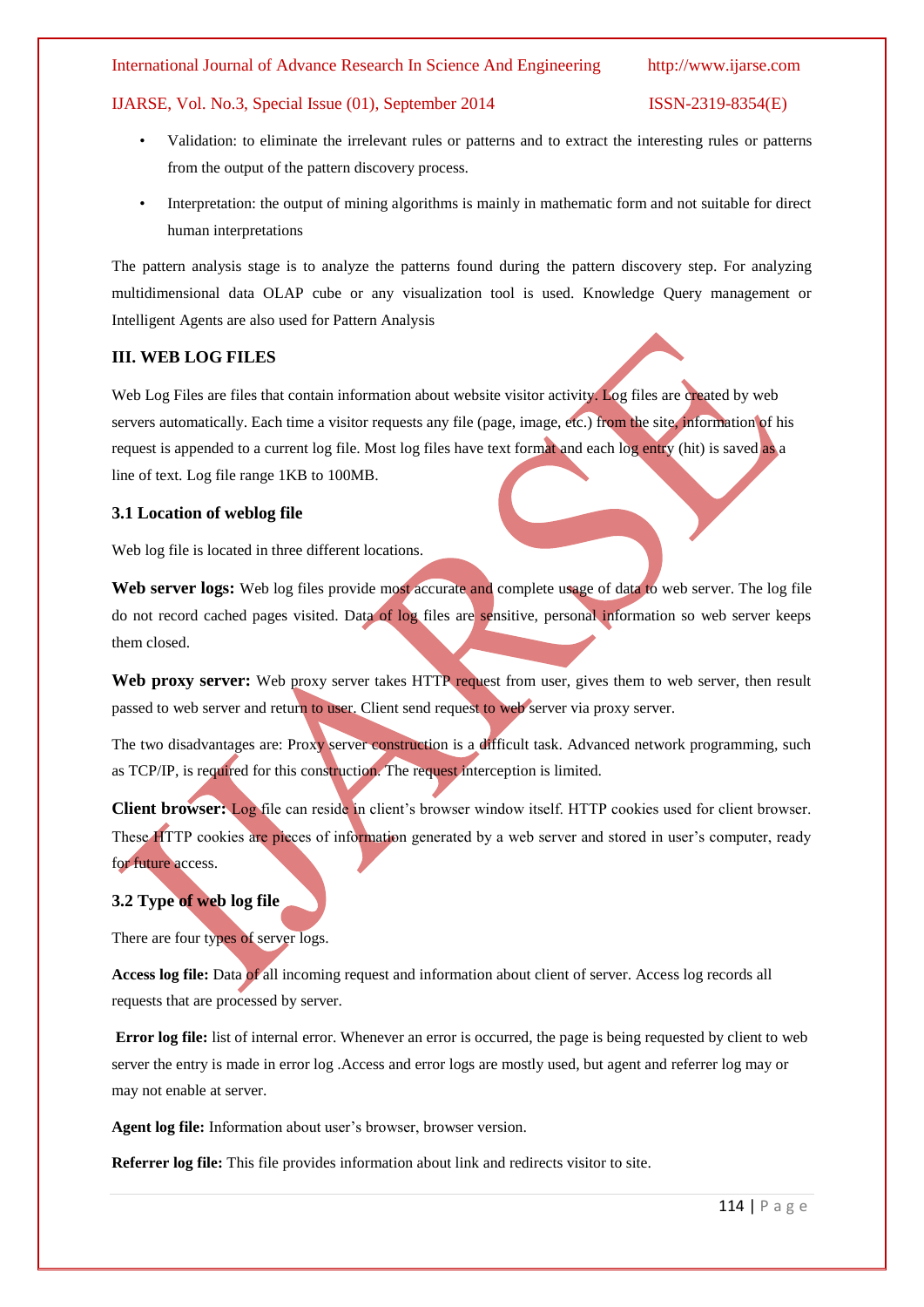International Journal of Advance Research In Science And Engineering http://www.ijarse.com

#### IJARSE, Vol. No.3, Special Issue (01), September 2014 ISSN-2319-8354(E)

**3.3 Web log file format:** Web log file is a simple plain text file which record information about each user. Display of log files data in three different format.

- W3C Extended log file format
- NCSA common log file format
- IIS log file format

NCSA and IIS log file format the data logged for each request is fixed.W3C format allows user to choose properties, user want to log for each request. Normally weblog file contains data such as

- remotehost domain name or IP address
- rfc931 the remote logname of the user
- Authuser user identification used in a successful SSL request
- [date] the date and time of a request (e.g. day, month, year, hour, minute, second, zone)
- "request" the request line exactly as it came from the client
- status three-digit HTTP status code returned to the client (such as 404 for
- Page not found, or 200 for Request fulfilled)
- bytes number of bytes returned to the client browser for the requested object ECFL has two additional elements:
- referrer URL of the referring server and the requested file from a site
- agent Browser and operating system name and version

# **IV. DENSITY-BASED SPATIAL CLUSTERING OF APPLICATIONS WITH NOISE ALGORITHM**

A clustering algorithm that can do everything that DBSCAN can do is not yet available various new clustering algorithms appear occasionally. DBSCAN has been modified to great extent recently and used to derive a new procedure to calculate EPS (threshold distance) which are most important parameters [4]. The density-based clustering algorithm presented is different from the classical Density-Based Spatial Clustering of Applications with Noise (DBSCAN), and has the following advantages: first, Greedy algorithm substitutes for  $R^*$ -tree in DBSCAN(Density based spatial clustering of application with noise) to index the clustering space so that the clustering time cost is decreased to great extent and I/O memory load is reduced as well; second, the merging condition to approach to arbitrary- shaped clusters from [1] is designed carefully so that a single threshold can distinguish correctly all clusters in a large spatial dataset though some density-skewed clusters live in it from the outliers in [3]. Finally, authors investigate a robotic navigation and test two artificial datasets by the proposed algorithm to verify its effectiveness and efficiency.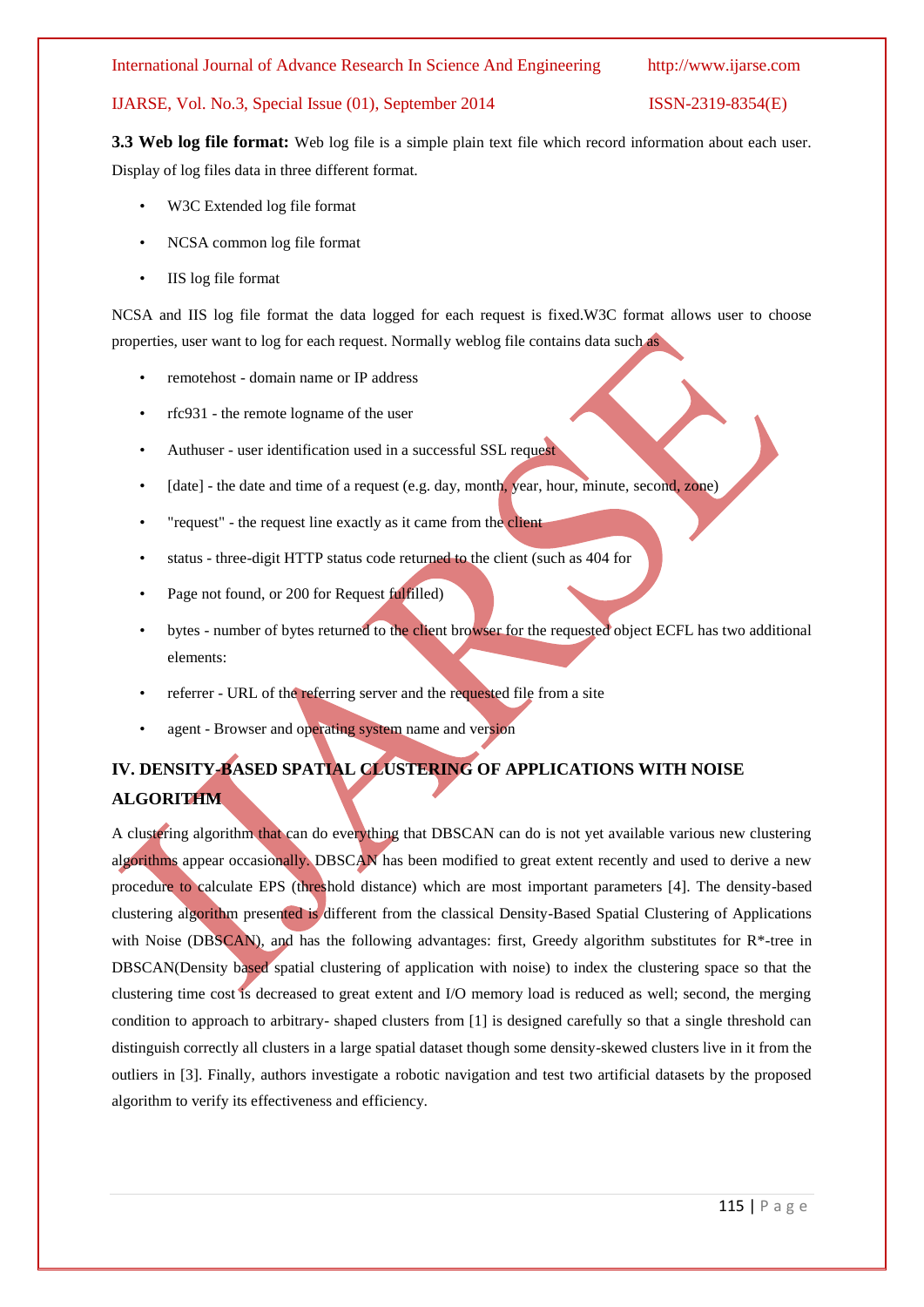# **V EXPERIMENTAL RESULTS**

A clustering algorithm DBSCAN has been modified to great extent recently and used to derive a new procedure to calculate EPS (threshold distance) which are most important parameters from the section [4]. The log data used in this paper is extracted from a research website at www.mysite.com.

## **Algorithm: Proposed new Dbscan clustering:**

#### **Step1:**

Construct the similarity matrix using S3M measure (Definition 1).

#### **Step2:**

Select all points from D that satisfy the Eps and Minpts  $C = 0$ for each unvisited point P in dataset D mark P as visited  $N = get Neighbors (P, eps)$ if sizeof(N) < MinPts mark P as NOISE else begin  $C =$  next cluster mark P as visited end add P to cluster C for each point P' in N if P' is not visited mark P' as visited  $N' = getNeighbors(P', eps)$ if  $sizeof(N') \geq MinPts$  $N = N$  joined with N' if P' is not yet member of any cluster add P' to cluster C **Step 3:** Return C **Step 4:** For all Ti  $\epsilon$  U Compute Si= R(Ti) Using definition 2 for given threshold d.

# **Step 5:**

Next compute the constrained-similarity upper Approximations Sj for relative similarity r using definition 3

if Si= SJ

end if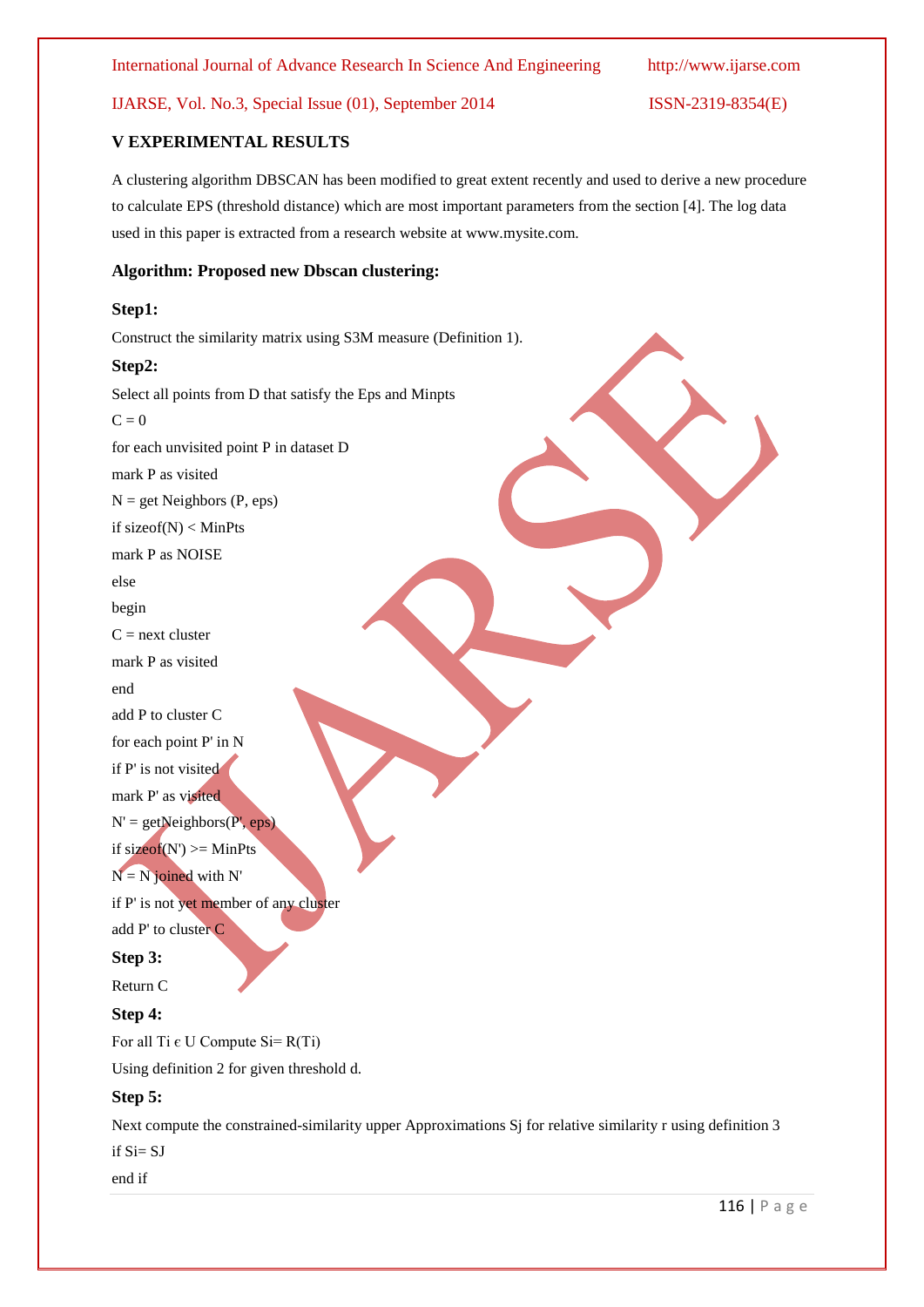

DBSCAN algorithm calculates the web site visits each point of the page, possibly multiple times view the page have calculated. For practical considerations, however, the time complexity is mostly run by the number of region Query invocations. DBSCAN executes exactly one such query for each point, and if an indexing structure is used from [6] that view such a neighborhood query in Ologn, an overall web page complexity of O(n.logn) is obtained . Without the use of an increase speed index structure, the page loading time complexity is  $O(n2)$ . Often the distance matrix of size  $(n2 - n)/2$  is materialized to avoid distance repetition.

The results on www.mysite.com which is useful in identify the user access patterns and behavior of visits of the hyperlinks of the each user and the inter cluster similarity among the clusters**.**